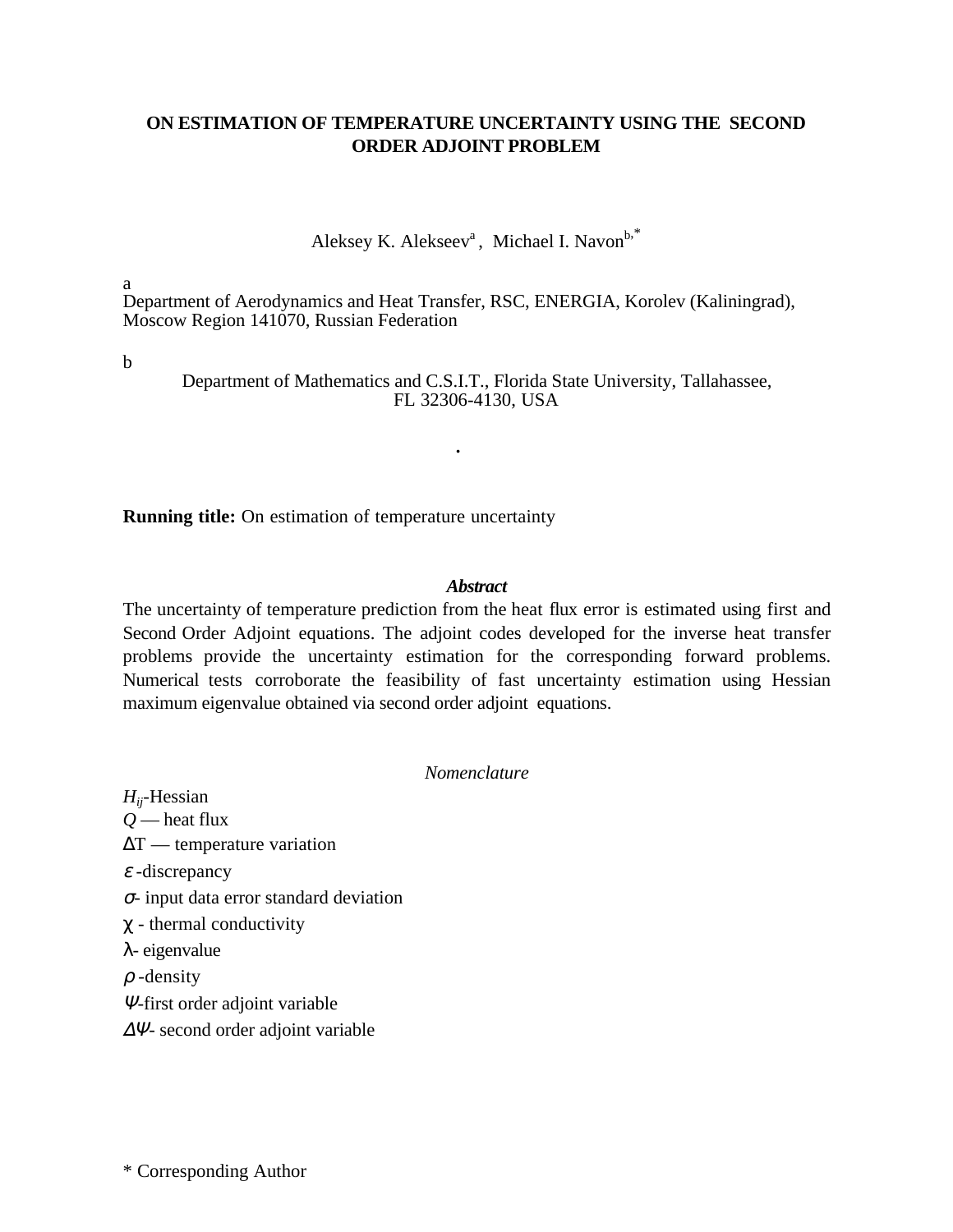## **Introduction**

The estimation of solution uncertainty from the input data error is of interest when heat transfer problems are solved. For this purpose, both Monte-Carlo methods and sensitivity equations are suitable. Nevertheless, algorithms providing both the result and its uncertainty are a rarity in practice due to the high computational burden involved in their solution.

The present paper is concerned with providing a computationally cheap estimation of temperature solution uncertainty from the heat flux error. The uncertainty is estimated from the Hessian spectrum, which is calculated by First Order Adjoint (FOA) equations commonly used for Inverse Heat Transfer problems or by using the Second Order Adjoint (SOA) equations.

#### **Uncertainty Estimation via Hessian Calculation**

Consider the uncertainty estimation using the one-dimensional thermal conduction equation (forward problem) as an example.

$$
C\rho \frac{\partial T}{\partial t} - \frac{\partial}{\partial x} \left( \chi \frac{\partial T}{\partial x} \right) = 0; \tag{1}
$$

*Initial conditions:*  $T(0,X) = T_0(X)$ *;*  $(t,X) \in (0 < t < t_f; 0 < X < 1)$ *;* (2)

The boundary  $(X=1)$  is subjected to the heat flux  $Q_w(t)$ , which contains the error  $\delta Q$ .

$$
\chi \frac{\partial T}{\partial X}\big|_{X=1} = Q_w(t) + \delta Q \tag{3}
$$

Other boundary is thermally insulated.

$$
\frac{\partial T}{\partial X}\big|_{X=0} = 0;\tag{4}
$$

We search for the uncertainty of temperature prediction  $T(t)$  on this boundary.

We pose the problem as an optimization statement formally coinciding with the inverse boundary heat conduction problem [1]. As the measure of uncertainty, we consider the discrepancy between exact and noisy solutions given by :

$$
\mathcal{E}(\delta Q_w(t)) = \int\limits_t \left( T_{X=0}^{exact}(t) - T_{X=0}^{error}(t) \right)^2 dt \tag{5}
$$

The finite dimensional analogue for the discrepancy assumes the form: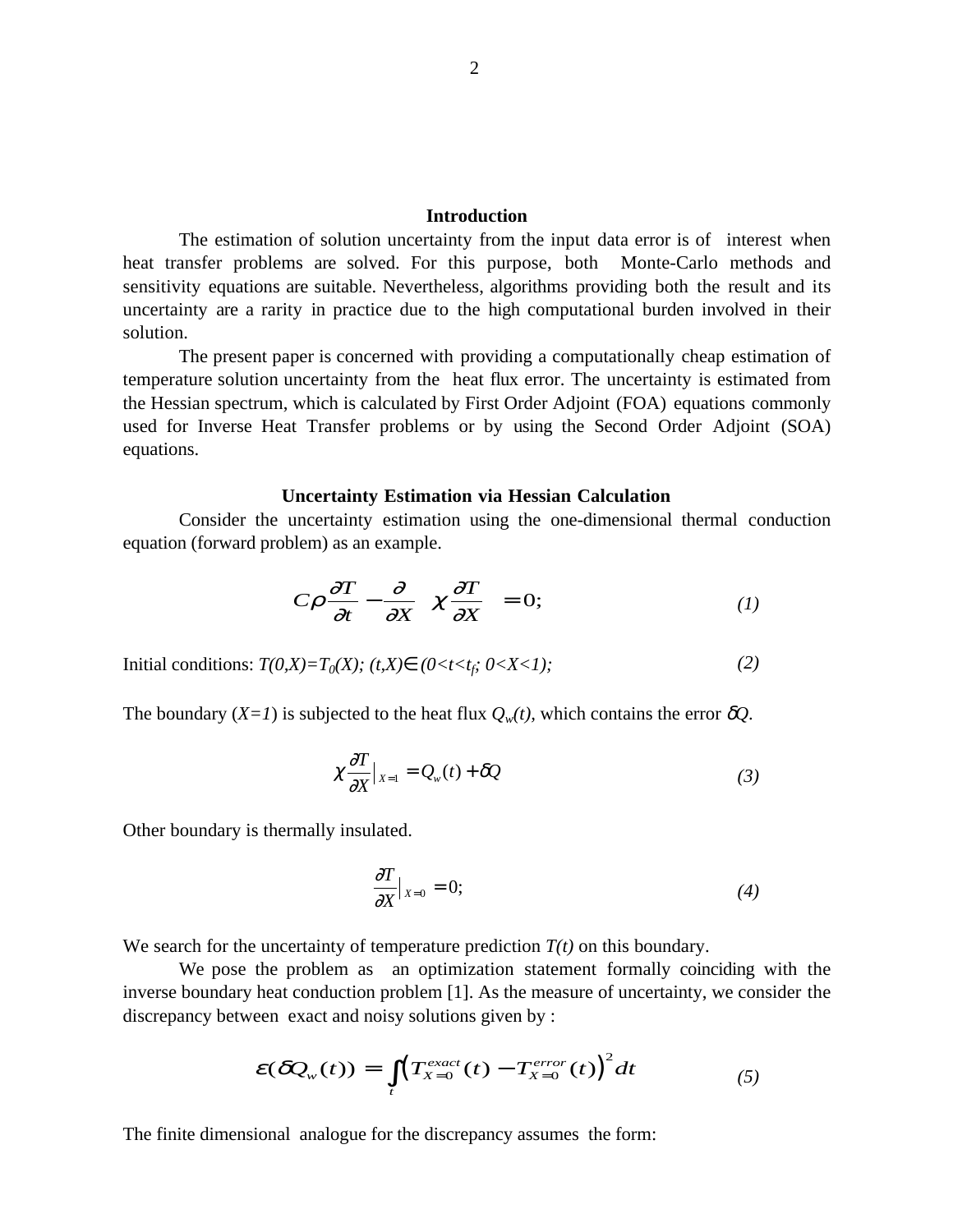$$
\varepsilon(\delta Q_{w}(t_i)) = \sum_{1}^{N} \left( T_{X=0}^{exact}(t_i) - T_{X=0}^{error}(t_i) \right)^2
$$

where *N* is the number of heat flux time nodes (i.e. parameters, containing the error).

For small errors (in vicinity of exact solution) the discrepancy gradient is close to zero and the discrepancy  $\varepsilon$  is determined by the Hessian.

$$
\boldsymbol{\varepsilon} = \frac{1}{2} \frac{\partial^2 \boldsymbol{\varepsilon}}{\partial Q_i \partial Q_j} \delta Q_i \delta Q_j = \frac{1}{2} H_{ij} \delta Q_i \delta Q_j; i, j = I \dot{\mathbb{B}} \tag{6}
$$

The averaged (over  $\delta Q$ ) error  $\langle \varepsilon \rangle = \frac{1}{2} \langle H_{ii} \delta Q_i \delta Q_i \rangle$  $\frac{1}{2}$  <  $H_{ij}\delta Q_i \delta Q_j$  > is determined as  $\varepsilon = 0.5H_{ij}DQ_{ij}$  (*Dq<sub>ij</sub>* is the correlation matrix of the heat flux error). For non-correlated error  $(DQ = diag(\sigma_i^2))$  $\varepsilon$ =0.5 $H_{ii}$  $\sigma_i^2$ . If the data error is constant and equal to  $\sigma$ , the uncertainty of the result is determined by the trace of the Hessian  $\varepsilon = 0.5H_{ii}\sigma^2$  (here the summation is performed over the repeating index)*.*

The direct differentiation of the discrepancy  $\varepsilon$  provides the calculation of the Hessian requiring  $N^2$  forward problem runs, which is highly computationally inefficient. It is well known that the adjoint problem provides the most efficient way for carrying out the gradient calculation. So, it is quite natural to extend this approach for Hessian calculation. The straightforward way to proceed is via direct numerical differentiation of the gradient obtained from the first order adjoint problem [1] (where *a* is the differentiation parameter).

$$
HdQ = (grad(Q + adQ) - grad(Q))/a \tag{7}
$$

There exists another approach to Hessian action calculation based on the second order adjoint approach [2],[5]. Here we consider both variants of the Hessian action calculation using adjoint equations from inverse conduction problems [1] as a basis.

Let us consider the adjoint problem for discrepancy gradient calculation in some detail (although the derivation may be found elsewhere in Alekseev and Navon [4]) since these transformations will turn out to be useful for deriving the second order adjoint statements. First, we form the Lagrangian  $L(Q_w, T, \Psi)$ 

$$
L(Q_w(t), T, \Psi) = \int_t \left( T^{exact}(t, 0) - T^{error}(t, 0) \right)^2 dt +
$$

$$
+ \iint_{\Omega} \rho C \frac{\partial T}{\partial t} \Psi(x, t) dt dx -
$$

$$
- \iint_{\Omega} \frac{\partial}{\partial x} \left( \chi \frac{\partial T}{\partial x} \right) \Psi(x, t) dt dx; \tag{8}
$$

This Lagrangian is equal to discrepancy (5) on a solution of Eq. (1):  $L(Q_w(t),T, \Psi) = \varepsilon (\partial Q_w(t))$ .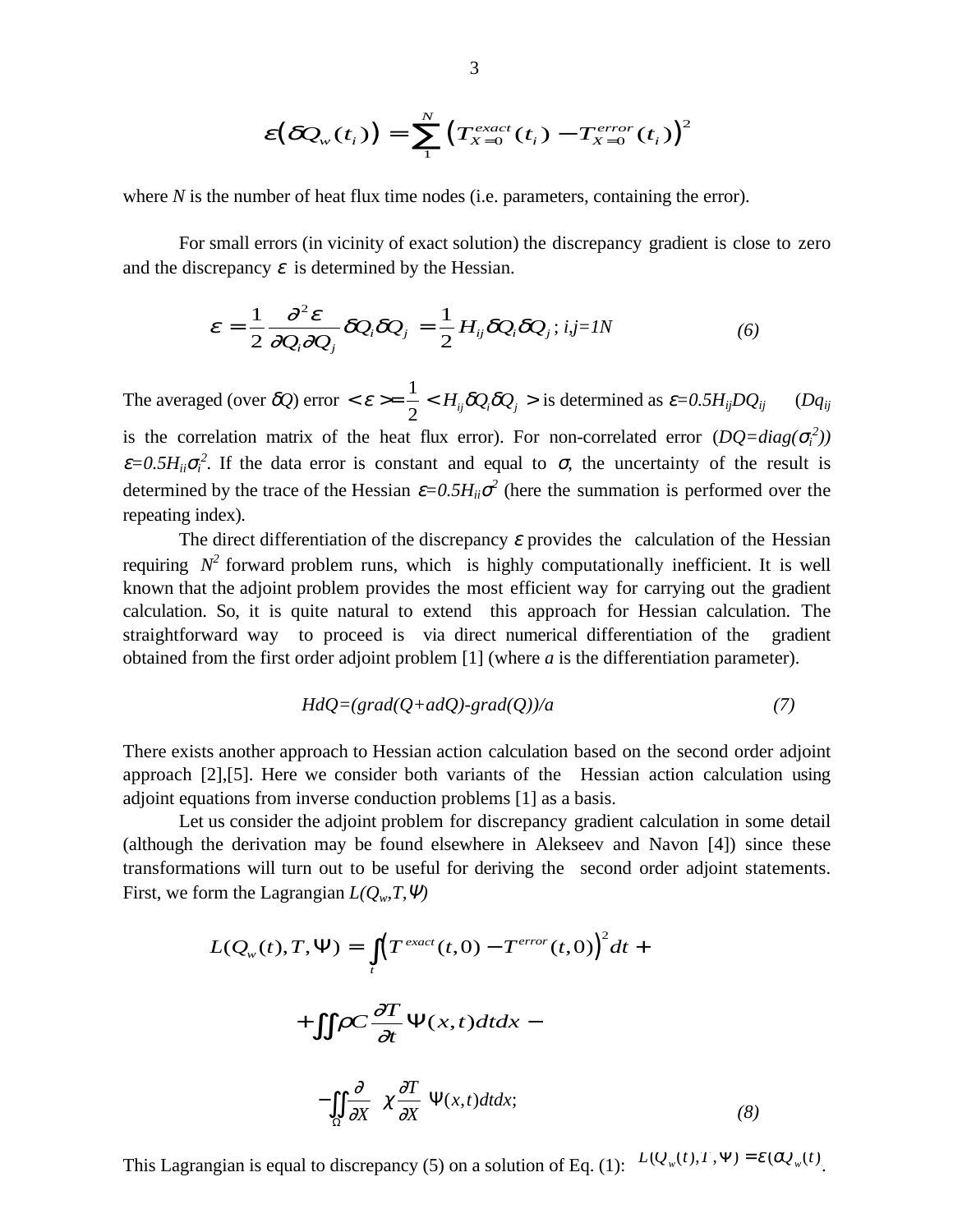### **Tangent linear problem**

Second, we perturb the boundary condition by  $\Delta Q_w$ . By subtracting the undisturbed solution we obtain the tangent linear problem.

$$
C\rho \frac{\partial \Delta T}{\partial t} - \frac{\partial}{\partial X} \left( \chi \frac{\partial \Delta T}{\partial X} \right) = 0; \tag{9}
$$

With initial conditions:

$$
\Delta T(0,X)=0;
$$

and boundary conditions

$$
\frac{\partial \Delta T}{\partial X}\big|_{X=0} = 0; \tag{10}
$$

$$
\chi \frac{\partial \Delta T}{\partial X}\big|_{X=1} = \Delta Q_{w}(t); \qquad (11)
$$

Further, we use Eqs. (9-11) for the calculation of the Lagrangian (8) variation.

$$
\Delta L(Q_w(t)) = \int 2\Big(T^{exact}(0,t) - T^{error}(0,t)\Big)\Delta Tdt +
$$

$$
+ \int \int \rho C \frac{\partial \Delta T}{\partial t} \Psi(x,t) dt dx -
$$

$$
- \int \int \frac{\partial}{\partial X} \Big(\chi \frac{\partial \Delta T}{\partial X}\Big) \Psi(x,t) dt dx; \tag{12}
$$

Our purpose is to find  $\Psi(t,x)$  such that

$$
\Delta L = \int_{t} \Delta Q_{w} grad(\boldsymbol{\varepsilon}) dt;
$$

while all other first order terms are equal to zero. Integrating Eq. (12) by parts and taking into account the initial and boundary conditions (9-11) gives

$$
\Delta L(Q_w(t)) = \int 2\Big(T^{exact}(0,t) - T^{error}(0,t)\Big)\Delta Tdt +
$$

$$
-\int \int \rho C \frac{\partial \Psi}{\partial t} \Delta T(x,t) dt dx + \int \int \rho C \Psi(X,t) \Delta T dX \Big|_{t=0}^{t=t_f} -
$$

$$
-\int \int \int \frac{\partial \Delta T}{\partial x} \Psi dt \Big|_{x=0}^{x=1} + \int \int \int \frac{\partial \Psi}{\partial x} \Delta T dt \Big|_{x=0}^{x=1} - \int \int \int \frac{\partial \Psi}{\partial x} \Big(\chi \frac{\partial \Psi}{\partial x}\Big) \Delta T(x,t) dt dx; \tag{13}
$$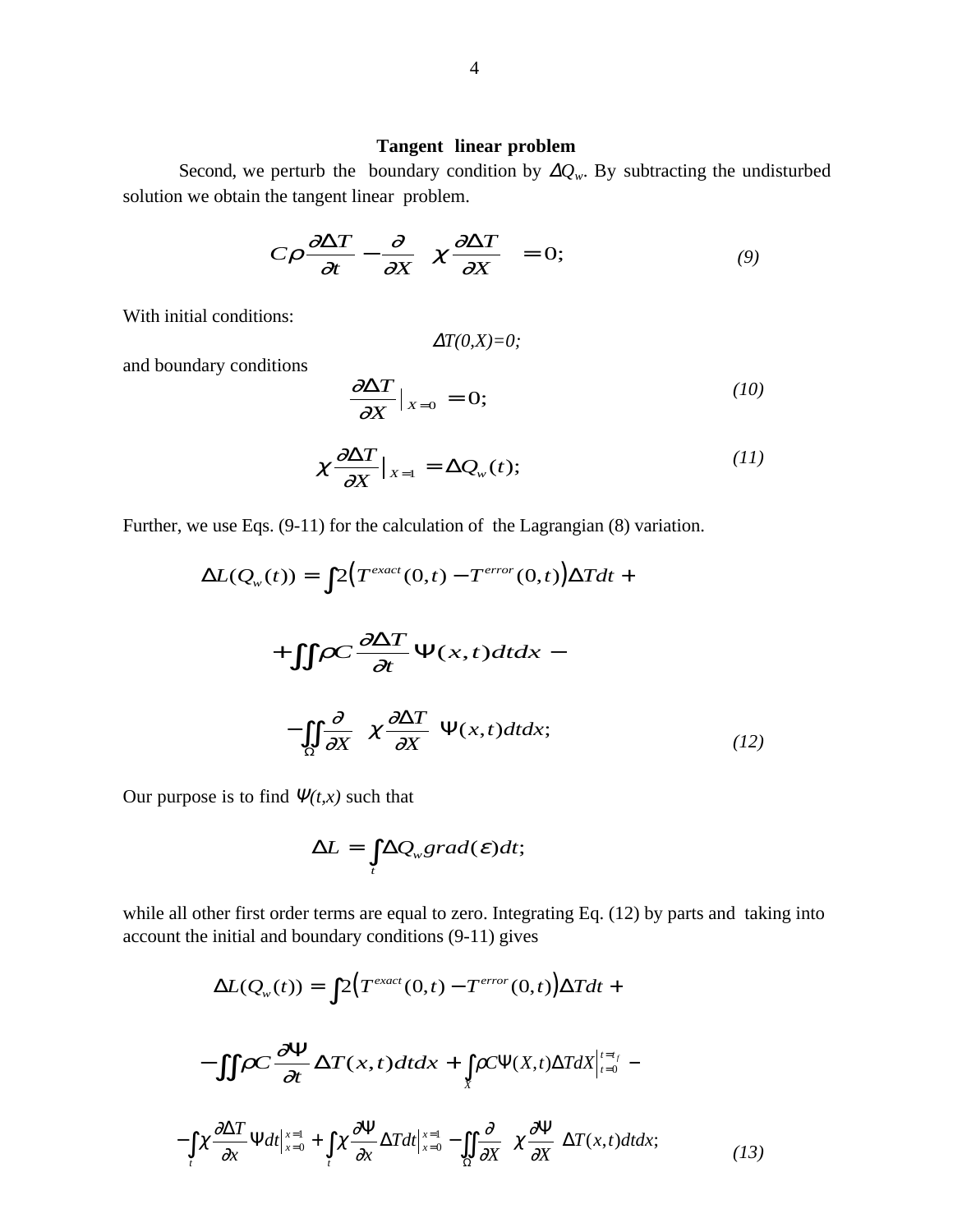### **First Order Adjoint problem**

If the function  $\Psi$  satisfies the following equation

$$
\rho C \frac{\partial \Psi}{\partial t} + \chi \frac{\partial^2 \Psi}{\partial X^2} = 0; \qquad (14)
$$

with boundary conditions:

$$
\chi \frac{\partial \Psi}{\partial X}\Big|_{X=0} = -2\big(T^{exact}(0,t) - T^{error}(0,t)\big) \tag{15}
$$

$$
\chi \frac{\partial \Psi}{\partial X} \Big|_{X=1} = 0; \tag{16}
$$

and final condition:

$$
\rho C \Psi(t, x) \Big|_{t=t_f} = 0; \tag{17}
$$

then

$$
\Delta L = \Delta \varepsilon(Q_w(t)) = -\int \chi \frac{\partial \Delta T}{\partial X} \Psi \Big|_{X=1} dt = -\int \Delta Q_w(t) \Psi(t,1) dt \tag{18}
$$

The discrepancy gradient may be obtained from the above expression:

$$
grad(\varepsilon) = -\Psi(t, 1); \tag{19}
$$

Equations (14-17) form the First Order Adjoint problem. The gradient is calculated by the solution of the forward and adjoint problems. The adjoint problem is solved backward in the time direction. This algorithm provides the gradient for an approximate computational cost of about double that of the solution of the heat conduction equation (the relative cost equals 2).

Having the gradient available at our disposal, the Hessian action may be computed by numerical differences using Eq. (7), then the Hessian relative computational cost is *2N*. However, if the parameter of differentiation *a* is poorly chosen, a low Hessian accuracy may result due to computing the difference between two small values. The Hessian may be computed more accurately via the alternative approach that we discuss below.

### **Second Order Adjoint Problem**

Let us form the problem tangent to adjoint one  $(14-17)$  and, according to [2], denote it as the Second Order Adjoint problem:

$$
\rho C \frac{\partial \Delta \Psi}{\partial t} + \chi \frac{\partial^2 \Delta \Psi}{\partial X^2} = 0; \qquad (20)
$$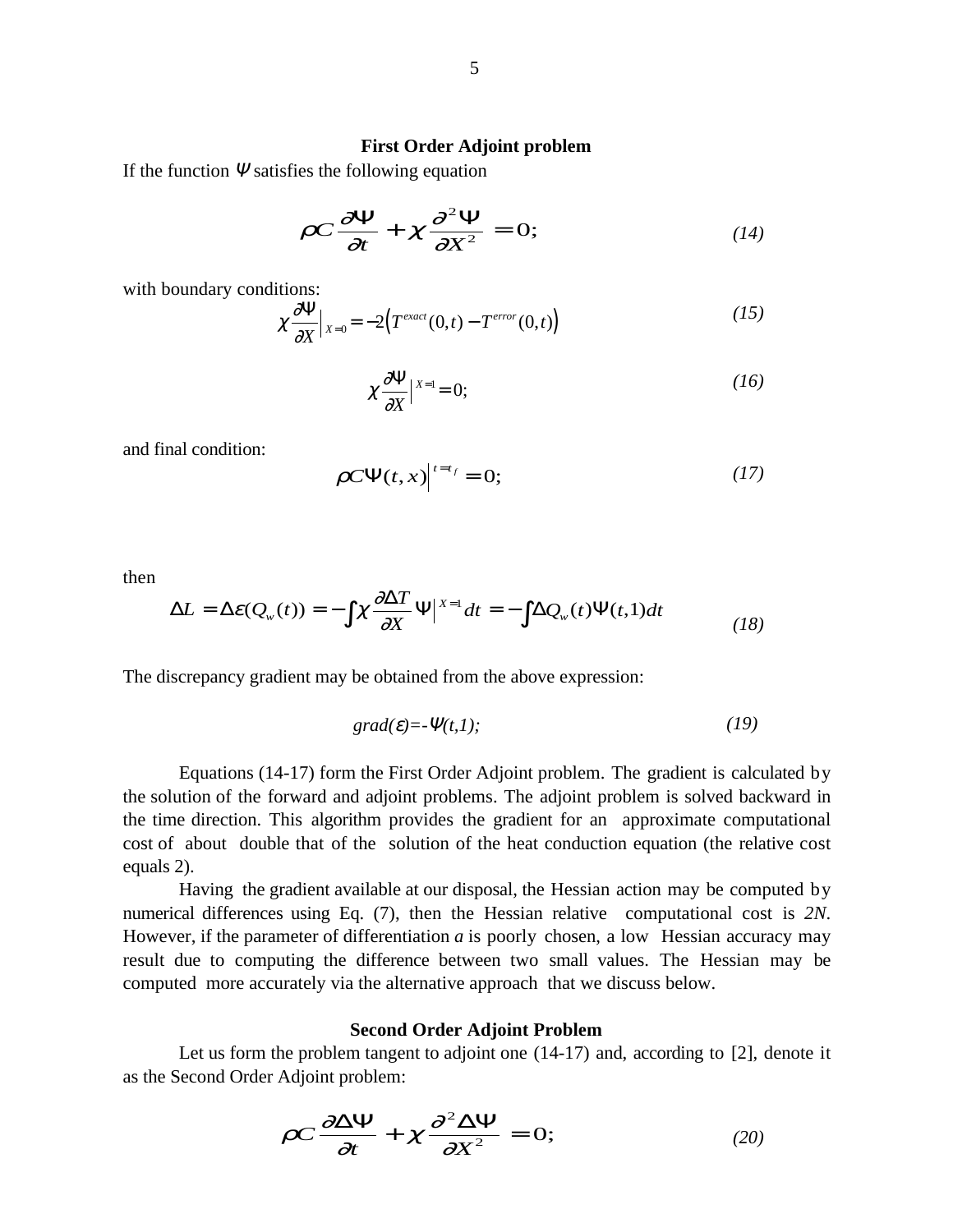With boundary conditions:

$$
\chi \frac{\partial \Delta \Psi}{\partial X}\big|_{X=0} = 2\Delta T(0, Y); \tag{21}
$$

$$
\chi \frac{\partial \Delta \Psi}{\partial X} \Big|_{X=1} = 0; \tag{22}
$$

And initial condition:

$$
\Delta \Psi(t, x)\Big|^{t=t_f} = 0;\tag{23}
$$

Because

$$
\Psi(Q + \Delta Q) = \Psi(Q) + \Delta \Psi
$$

and

$$
\nabla \varepsilon_{Q+\Delta Q} = \nabla \varepsilon_Q + \nabla^2 \varepsilon \Delta Q
$$

accounting

 $\nabla \varepsilon = -\Psi(t,1)$ 

The Hessian action by the vector ∆*Q* equals

$$
H\Delta Q = \nabla^2 \varepsilon \Delta Q = -\Delta \Psi(t,1) \tag{24}
$$

Thus, in order to obtain the Hessian action by vector ∆*Q,* we sequentially solve the following four initial-boundary problems:

1. Forward problem, Eqs. (1-4) (where time is increasing)

2. First Order Adjoint problem, Eqs. (14-17) (where time is decreasing)

- 3. Tangent problem, Eqs. (9-11) (time is increasing)
- 4. Second Order Adjoint Problem, Eqs. (20-23) (time is decreasing)

In order to find the Hessian, the calculations for *N* orts should be performed, so the Hessian<sup> $\ddot{\mathbf{Q}}$  computational cost equals 4*N*.</sup>

#### **Numerical Tests**

The calculations of the Hessian are performed using the differentiation of First Order Adjoint problem as well as by using the solution of the Second Order Adjoint problem. The same finite-difference algorithm (first order accuracy in time and second order in space) is used for all problems under consideration. The test problem contains 28 time nodes for the heat flux interpolation, 20 cells in space, the specimen thickness being 0.003 m, the specific conductivity equals  $\chi = 4.18 \times 10^{-4}$  *kW/(mK)*, and the specific volume heat is  $\rho = 2090$  $kJ/(m^3K)$ . The heat flux is presented in Figure 1, and the temperature at the measurement point is provided in Figure 2. The comparison of the calculated Hessians shows that the direct differentiation causes a higher symmetry violation compared with the second order approach. The eigenvalues, computed via FOA  $(H<sub>1</sub>)$  and SOA  $(H<sub>2</sub>)$  (Eqs. (3) and (25), correspondingly) are presented in Table 1.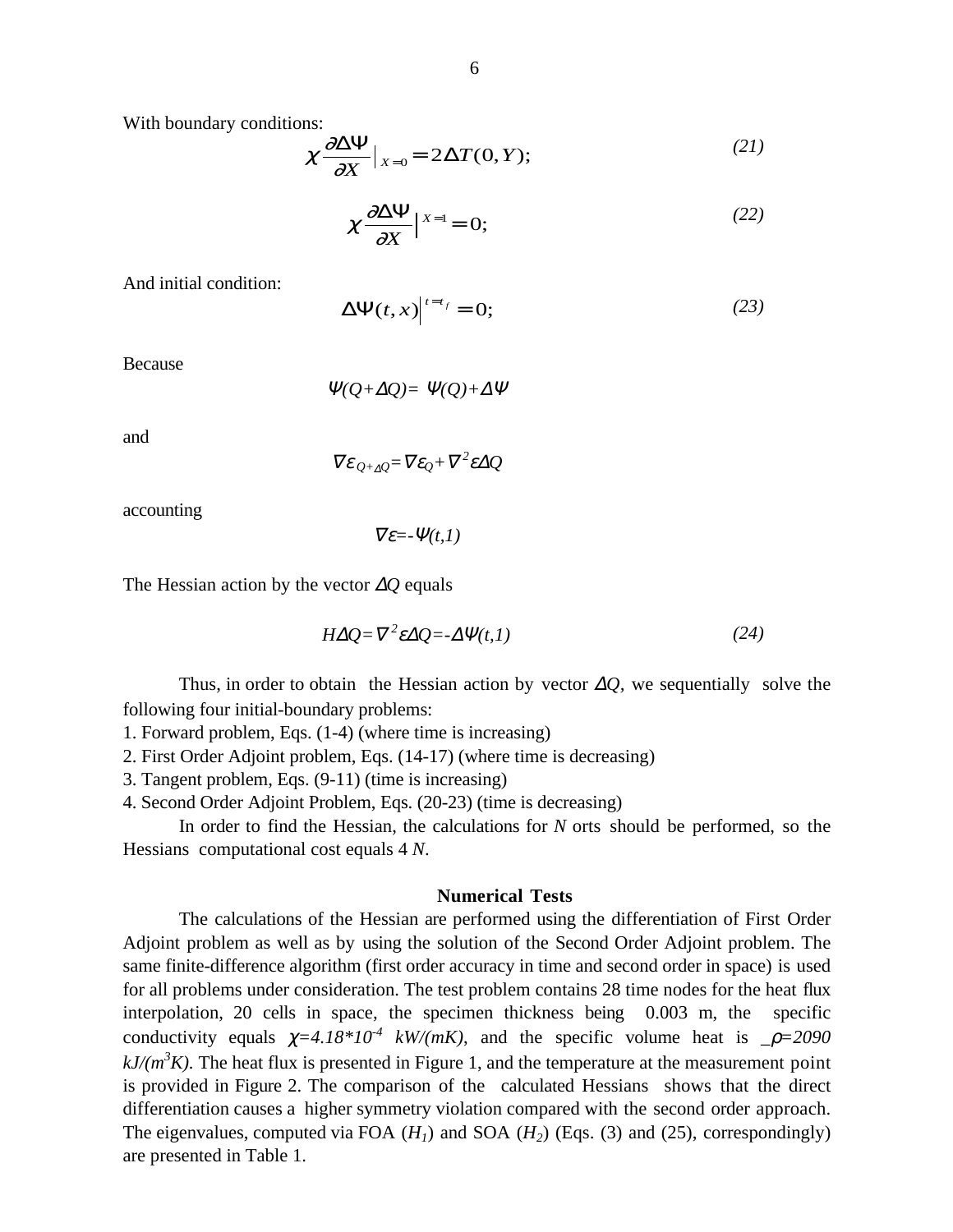|                |      |     |      |                                  |                           |      |                |      |          |      |         | Table J |
|----------------|------|-----|------|----------------------------------|---------------------------|------|----------------|------|----------|------|---------|---------|
|                |      | ∽   | ັ    |                                  | ັ                         | O    | $\overline{ }$ | Õ    | <u>u</u> |      | $1 - 1$ | 18      |
| H              | 5590 | 644 |      | 100                              | 54.8                      | 30.4 | 19.6           | 11.J | 0.6      | 4.47 |         |         |
| H <sub>2</sub> | 6060 | 640 | 21 Z | Q <sub>7</sub><br>$\cdot$ $\sim$ | $\epsilon$ 1<br>−<br>J1.1 | 30.1 | 18.2           | 11.J | 7.6      | 5.07 | -       | 0.145   |

The problem under the consideration has nonnegative eigenvalues due to the uniqueness of the Inverse Boundary Heat Conduction Problem [1]. Some eigenvalues should be close to zero due to the ill posedness of this problem. ( See [3] for an in depth discussion on rank deficient and discrete ill-posed problems). Both methods yield a number of small negative eigenvalues, although the Second Order Adjoint problem yields a significantly smaller number of such eigenvalues. Nevertheless, from the viewpoint of uncertainty estimation, the largest eigenvalues are of interest and they practically coincide. The trace of the Hessian *Hij* for FOA equals 7073, whereas for SOA it equals 6952. The rapid decrease of eigenvalues (Table 1) should be emphasized. Thereafter, we can use only maximum eigenvalue for uncertainty estimation  $\varepsilon \approx 0.5 \lambda_{max} \sigma^2$ . The iterative calculation of the maximum eigenvalue  $\lambda_{max}$  may require a significantly smaller number of PDE solutions in comparison with the total Hessian calculation. The iterations for obtaining the maximum eigenvalue have the form

 $X_{m+1} = AX_m$ ;  $\lambda = max(X_{m+1})/max(X_m)$ .

In the present case seven iterations yield a  $\lambda_{max}$  value of about 6423 (total spectrum for FOA provides  $\lambda_{max}$  =5590, for SOA  $\lambda_{max}$  =6060).

The estimation of the temperature uncertainty  $\varepsilon$  for normally distributed input data error of dispersion  $\sigma$ =0.01 via Hessian trace ( $\varepsilon$ =0.5H<sub>*ii*</sub> $\sigma$ <sup>2</sup>, FOA and SOA), maximum eigenvalue (0.5 $\lambda_{max} \sigma^2$ ), and averaging over the ensemble of 200 calculations are presented in the Table 2.

Table 2

 $T<sub>1</sub>$  1 1 1 1

| First order adjoint $H_1$ | Second order adjoint $H_2$ | $\nu_{max}$ | averaged |
|---------------------------|----------------------------|-------------|----------|
| ۔ 354،                    | 0.345                      | 0.32        | ).326    |

### **Discussion**

The total information regarding uncertainties in present problem (standard deviation of temperature at a certain point X) may be calculated (in the linear event) using sensitivities  $< \delta T^2 \gt 0 \le S_{ik} < dQ_k dQ_l > S_{ik}$   $S_{ik} = \frac{\partial T(t_i, X)}{\partial Q_l}$  $\dot{Q}_{ik} = \frac{\partial I(t_i)}{\partial Q(t_i)}$ *k*  $=\frac{\partial}{\partial x}$  $\partial O$ (  $\tau$  $(t_i, X)$  $(\tau_{k})$ . The calculation of sensitivity implies the solution of a PDE system of higher order in comparison with the forward problem and requires storing multidimensional results. For small errors, the Fisher information matrix [1] (composed from sensitivities) approximate Hessian that provides correlation of sensitivity approach and the above-considered method.

$$
H_{jk} = \frac{\partial^2 \varepsilon}{\partial Q_j \partial Q_k} = \sum_i \frac{\partial T_i}{\partial Q_j} \frac{\partial T_i}{\partial Q_k} - 2 \sum_i (T_i^{exact} - T_i^{error}) \frac{\partial^2 T_i}{\partial Q_j \partial Q_k};
$$

If we are interested in the time averaged temperature at a certain point (or another temperature functional), the adjoint approach may turn out to be more efficient from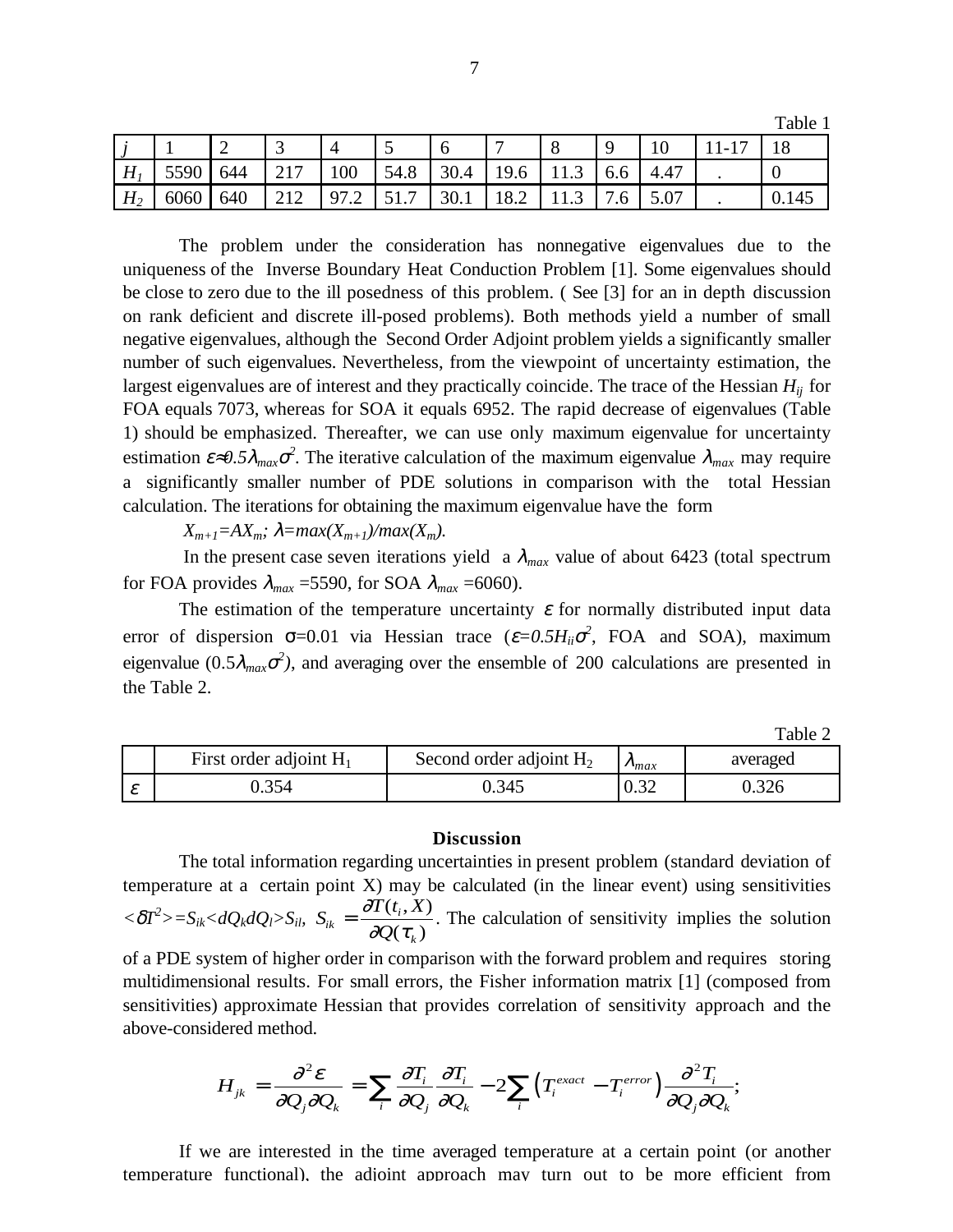computer memory viewpoint. If the Hessian $\ddot{\Theta}$  eigenvalues decrease rapidly, fast uncertainty estimation via the maximum eigenvalue is feasible.

For estimation of uncertainty, the FOA differentiation is more advantageous compared with the SOA, because it is much simpler while providing similar accuracy for large eigenvalues. The SOA solution is preferable if we need an accurate calculation, for example, for the estimation of correctness subspace or for problem uniqueness.

### **Conclusion**

The uncertainty of temperature from heat flux error may be estimated via First Order Adjoint equations, which are commonly used in Inverse Heat Transfer Problems, or via Second Order Adjoint equations. The adjoint codes developed for Inverse Heat Transfer may be directly used for the uncertainty estimation of the corresponding forward problems. The time computational cost is proportional to the input data dimension with the coefficient of about 2 or 4.

Numerical tests corroborate the feasibility of fast uncertainty estimation using Hessian maximum eigenvalue calculated in an iterative manner.

## **References**

1. Alifanov O.M., Artyukhin E.A. and Rumyantsev S.V., Extreme Methods for Solving Ill-Posed Problems with Applications to Inverse Heat Transfer Problems, Begell House Inc. Publishers, 1996.

2. Zhi Wang, Navon I. M., F.X. Le Dimet, and X. Zou, The Second Order Adjoint Analysis: Theory and Applications, Meteorol. Atmos. Phys., vol. 50, pp. 3-20, 1992*.*

3. Per Christian Hansen, Rank Deficient and Discrete Ill-Posed Problems.

SIAM,Philadelphia,1998.

4. Aleksey K. Alekseev and I. M. Navon, The Analysis of an

Ill-Posed Problem Using Multiscale Resolution and Second Order Adjoint

Techniques. Computer Methods in Applied Mechanics and Engineering (In press),2000.

5. Zhi Wang, I.M.Navon, X. Zou and F.X. Le Dimet , A Truncated -Newton Optimization

Algorithm in Meteorology Applications with Analytic Hessian/vector Products,

Computational Optimization and Applications. Vol. 4 ,pp. 241-262, 1995.

# **Figure Captions**

Figure 1.

Heat flux on boundary in time dependence.

Figure 2.

The time variation of temperature at the point of uncertainty estimation.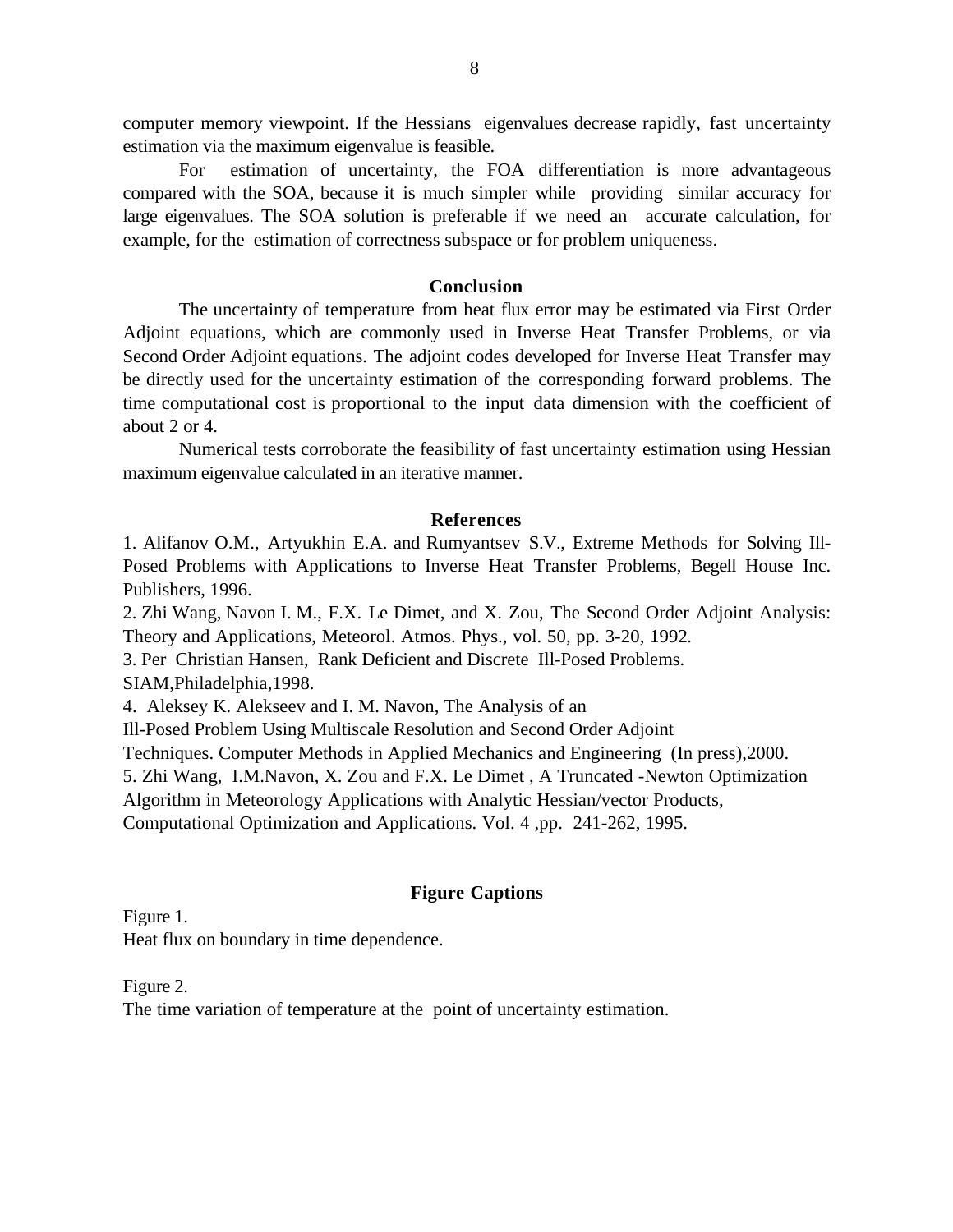